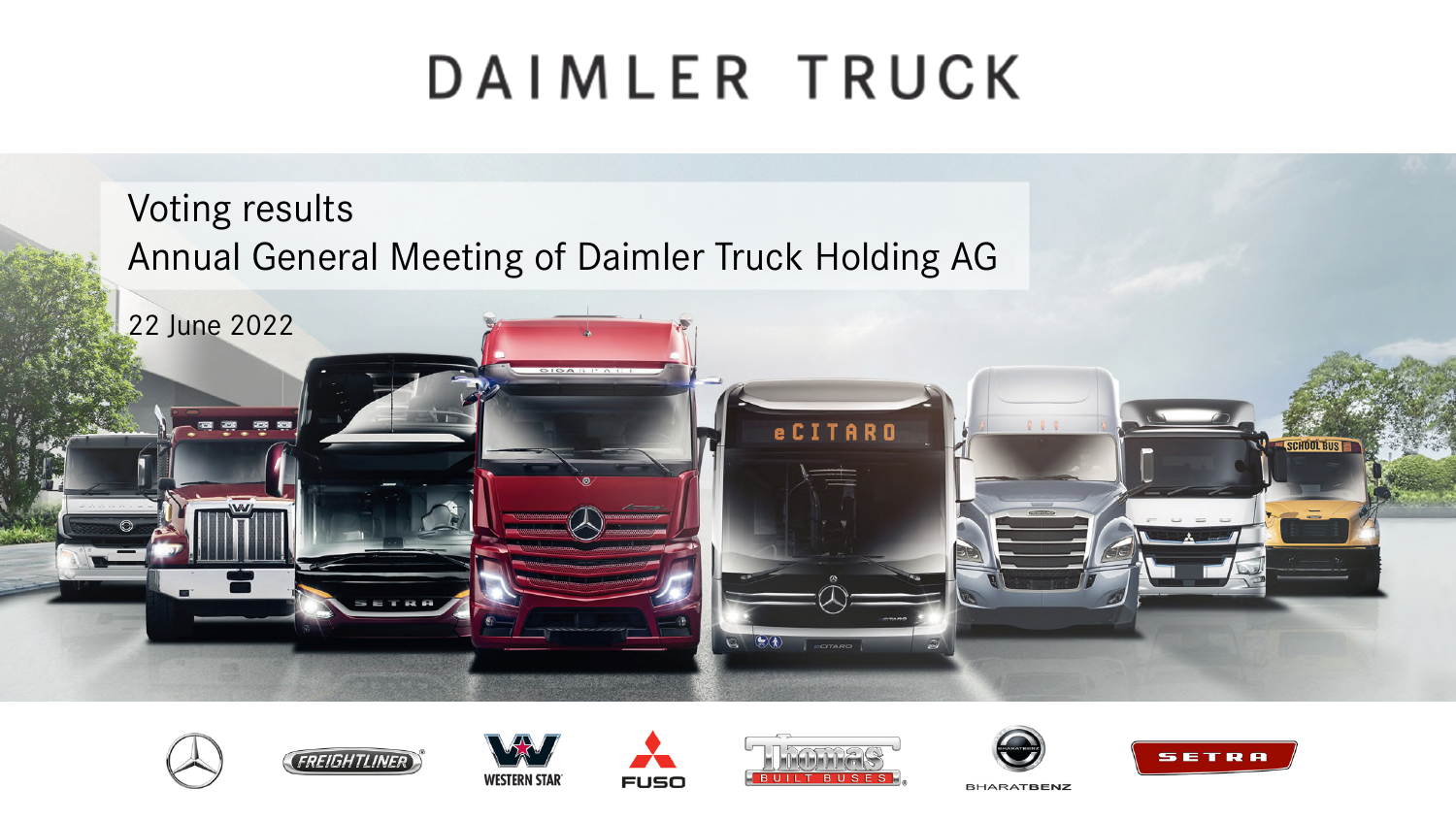#### Presence

| Share capital                       | 822,951,882.00 Euro |
|-------------------------------------|---------------------|
| Number of shares issued             | 822,951,882         |
| Number of shares represented*       | 381,701,954         |
| Number of shares in absentee voting | 249,553,971         |
| Total number of represented shares  | 631,255,925         |
| Portion of registered share capital | 76.71%              |

\*Represented by the proxies appointed by the Company.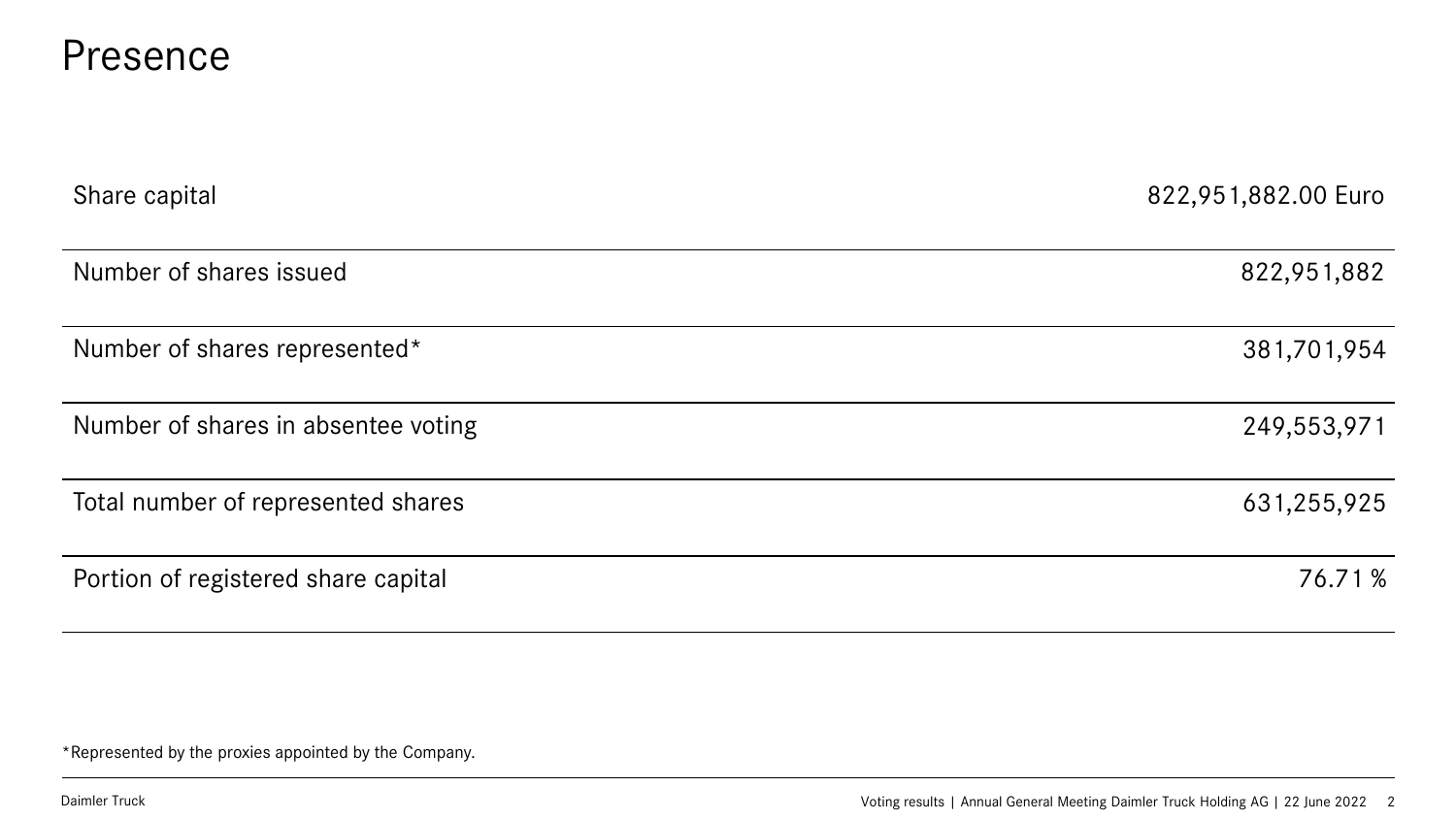#### Result agenda item 2 - Resolution on the appropriation of distributable profit

| Number of valid votes cast*                                | 630,707,392 |         |
|------------------------------------------------------------|-------------|---------|
| Valid votes cast in percent of<br>registered share capital |             | 76.64 % |
| <b>Voting Yes</b>                                          | 630,526,000 | 99.97 % |
| <b>Voting No</b>                                           | 181,392     | 0.03%   |
| Abstentions                                                | 548,412     |         |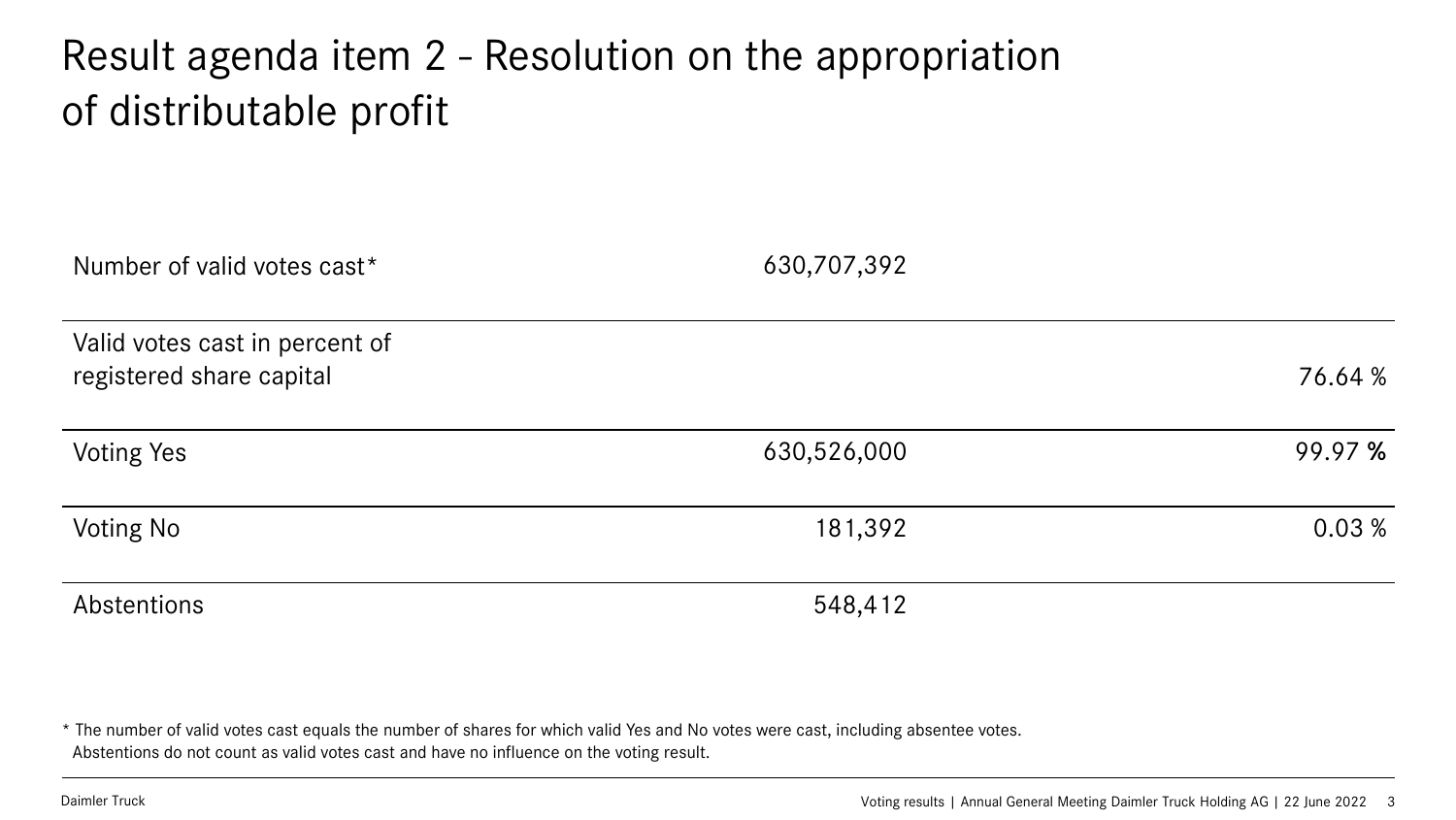#### Result agenda item 3 - Resolution on ratification of Board of Management members' actions in the 2021 financial year

| Number of valid votes cast*                                | 630,450,590 |         |
|------------------------------------------------------------|-------------|---------|
| Valid votes cast in percent of<br>registered share capital |             | 76.61%  |
| <b>Voting Yes</b>                                          | 628,809,725 | 99.74 % |
| Voting No                                                  | 1,640,865   | 0.26%   |
| Abstentions                                                | 801,162     |         |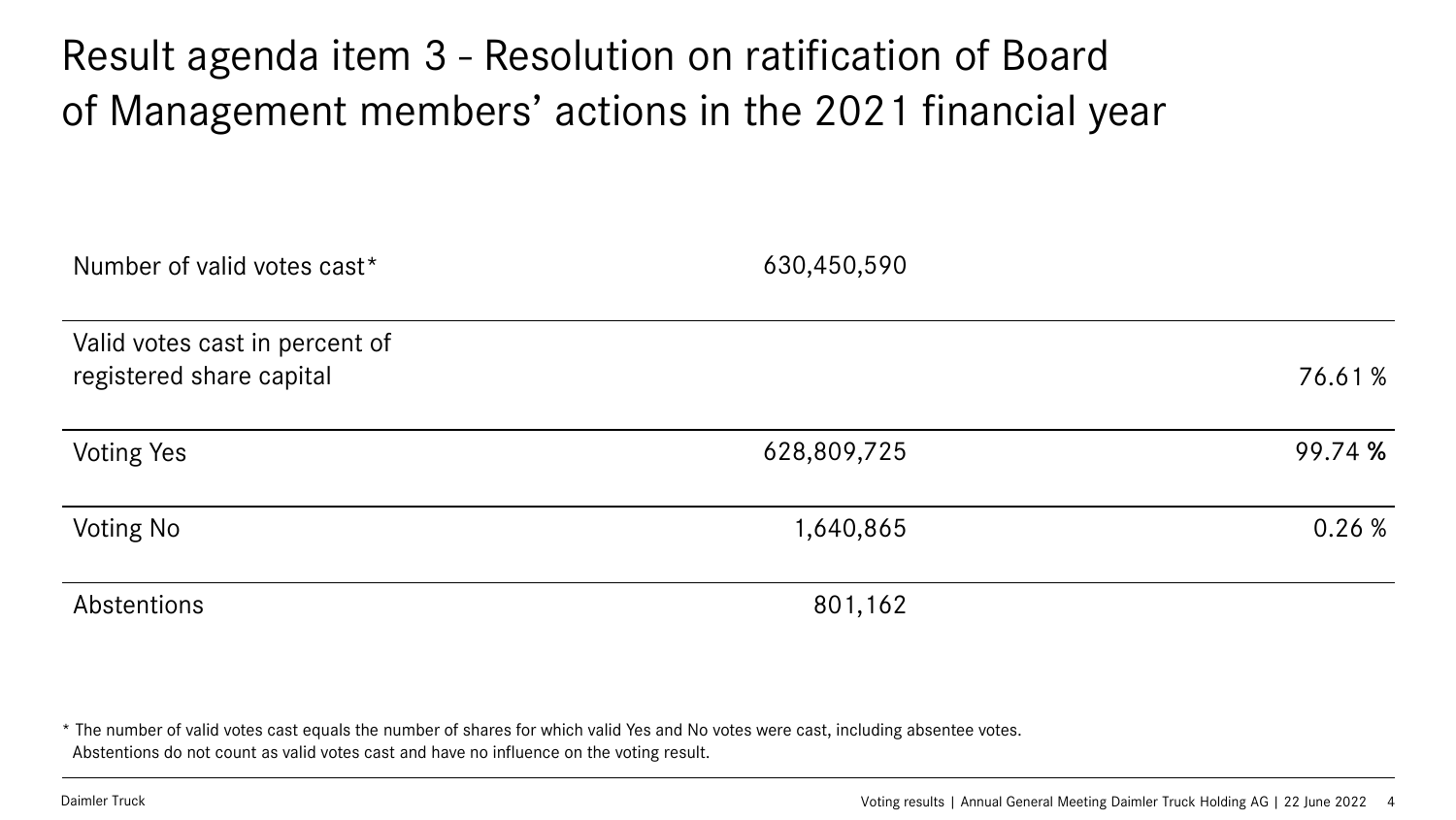#### Result agenda item 4 - Resolution on ratification of Supervisory Board members' actions in the 2021 financial year

| Number of valid votes cast*                                | 630,079,571 |         |
|------------------------------------------------------------|-------------|---------|
| Valid votes cast in percent of<br>registered share capital |             | 76.56 % |
| <b>Voting Yes</b>                                          | 628,424,706 | 99.74 % |
| Voting No                                                  | 1,654,865   | 0.26%   |
| Abstentions                                                | 1,174,962   |         |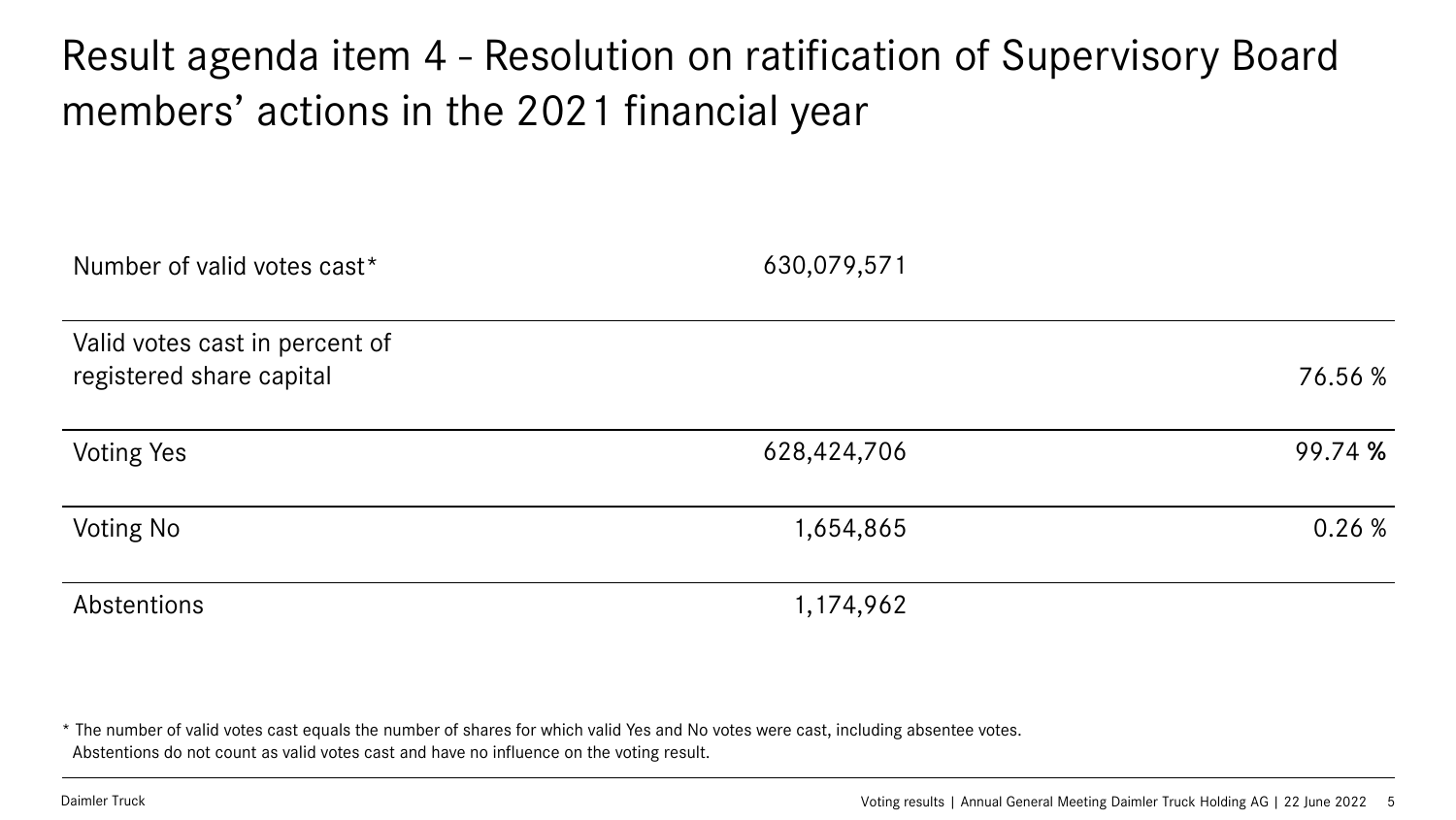### Result agenda item 5.1 - Resolution on the appointment of the auditor for the annual financial statements and the auditor for the consolidated financial statements

Appointment of KPMG AG Wirtschaftsprüfungsgesellschaft, Berlin, as the auditor for the annual financial statements, the auditor for The consolidated financial statements and the auditor for the review of the interim financial reports for the 2022 financial year.

| Number of valid votes cast*                                | 630,647,262 |         |
|------------------------------------------------------------|-------------|---------|
| Valid votes cast in percent of<br>registered share capital |             | 76.63%  |
| <b>Voting Yes</b>                                          | 628,542,972 | 99.67 % |
| <b>Voting No</b>                                           | 2,104,290   | 0.33 %  |
| Abstentions                                                | 603,443     |         |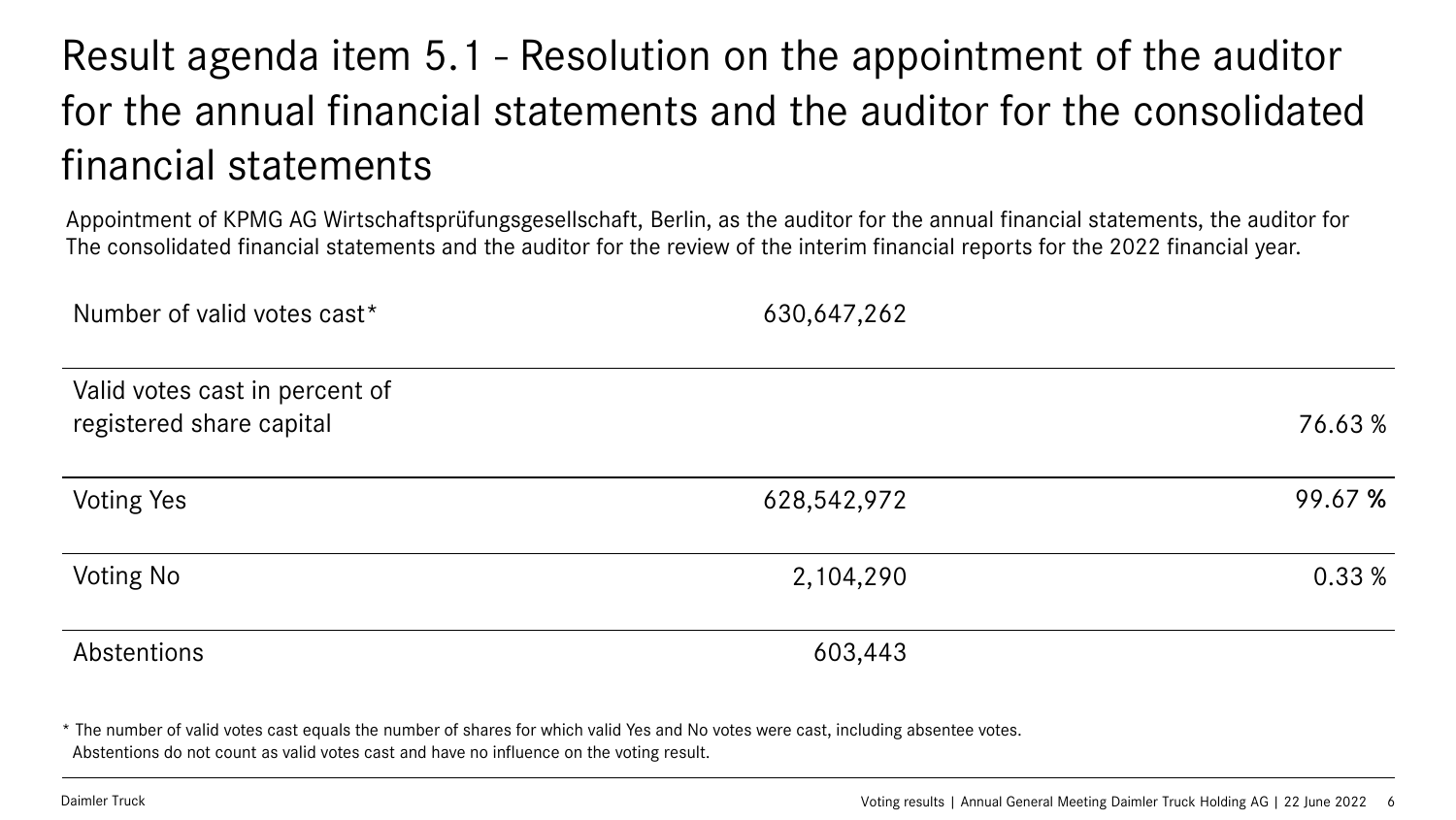### Result agenda item 5.2 - Resolution on the appointment of the auditor for the annual financial statements and the auditor for the consolidated financial statements

Appointment of KPMG AG Wirtschaftsprüfungsgesellschaft, Berlin, as the auditor for the review of the interim financial reports for the 2023 financial year in the period until the next Annual General Meeting in the 2023 financial year.

| Number of valid votes cast*                                | 630,633,874 |         |
|------------------------------------------------------------|-------------|---------|
| Valid votes cast in percent of<br>registered share capital |             | 76.63%  |
| <b>Voting Yes</b>                                          | 628,524,418 | 99.67 % |
| <b>Voting No</b>                                           | 2,109,456   | 0.33 %  |
| Abstentions                                                | 622,051     |         |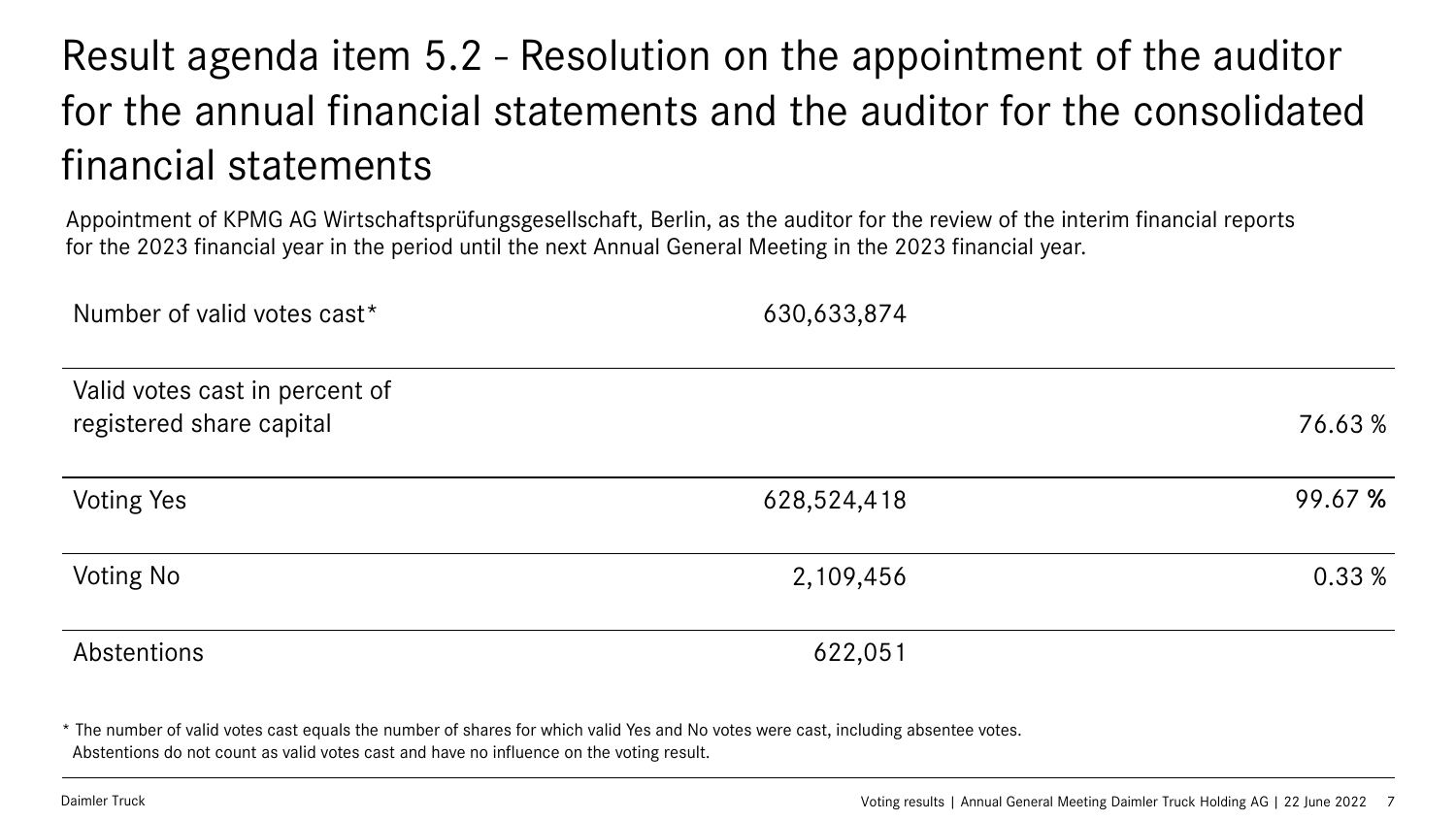#### Result agenda item 6.1 - Resolution on elections to the Supervisory Board Michael Brosnan

| Number of valid votes cast*                                | 629,564,495 |         |
|------------------------------------------------------------|-------------|---------|
| Valid votes cast in percent of<br>registered share capital |             | 76.50 % |
| <b>Voting Yes</b>                                          | 621,005,359 | 98.64 % |
| <b>Voting No</b>                                           | 8,559,136   | 1.36 %  |
| Abstentions                                                | 1,689,937   |         |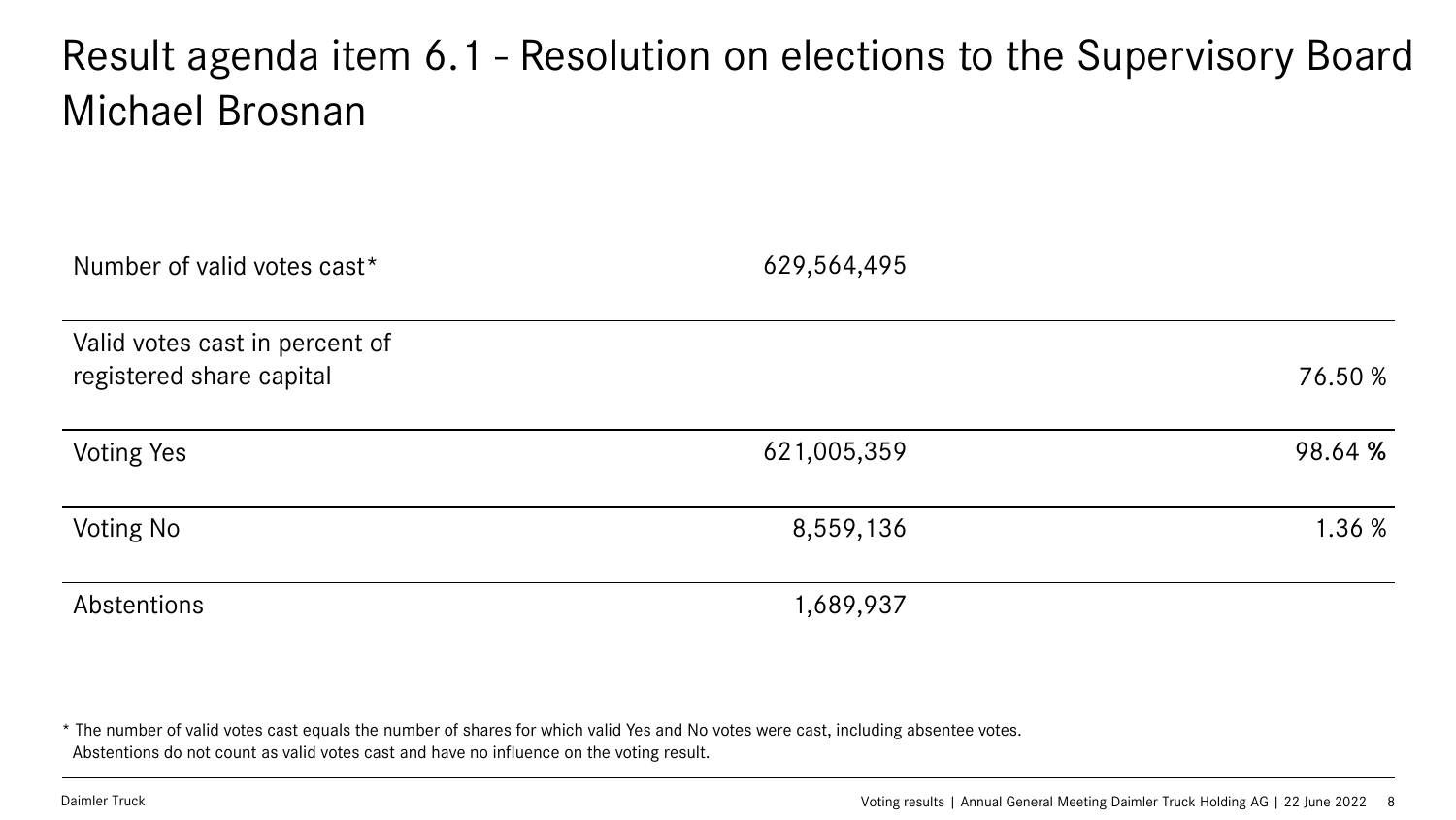#### Result agenda item 6.2 - Resolution on elections to the Supervisory Board Jacques Esculier

| Number of valid votes cast*                                | 629,533,576 |         |
|------------------------------------------------------------|-------------|---------|
| Valid votes cast in percent of<br>registered share capital |             | 76.50 % |
| <b>Voting Yes</b>                                          | 627,091,076 | 99.61 % |
| Voting No                                                  | 2,442,500   | 0.39%   |
| Abstentions                                                | 1,721,406   |         |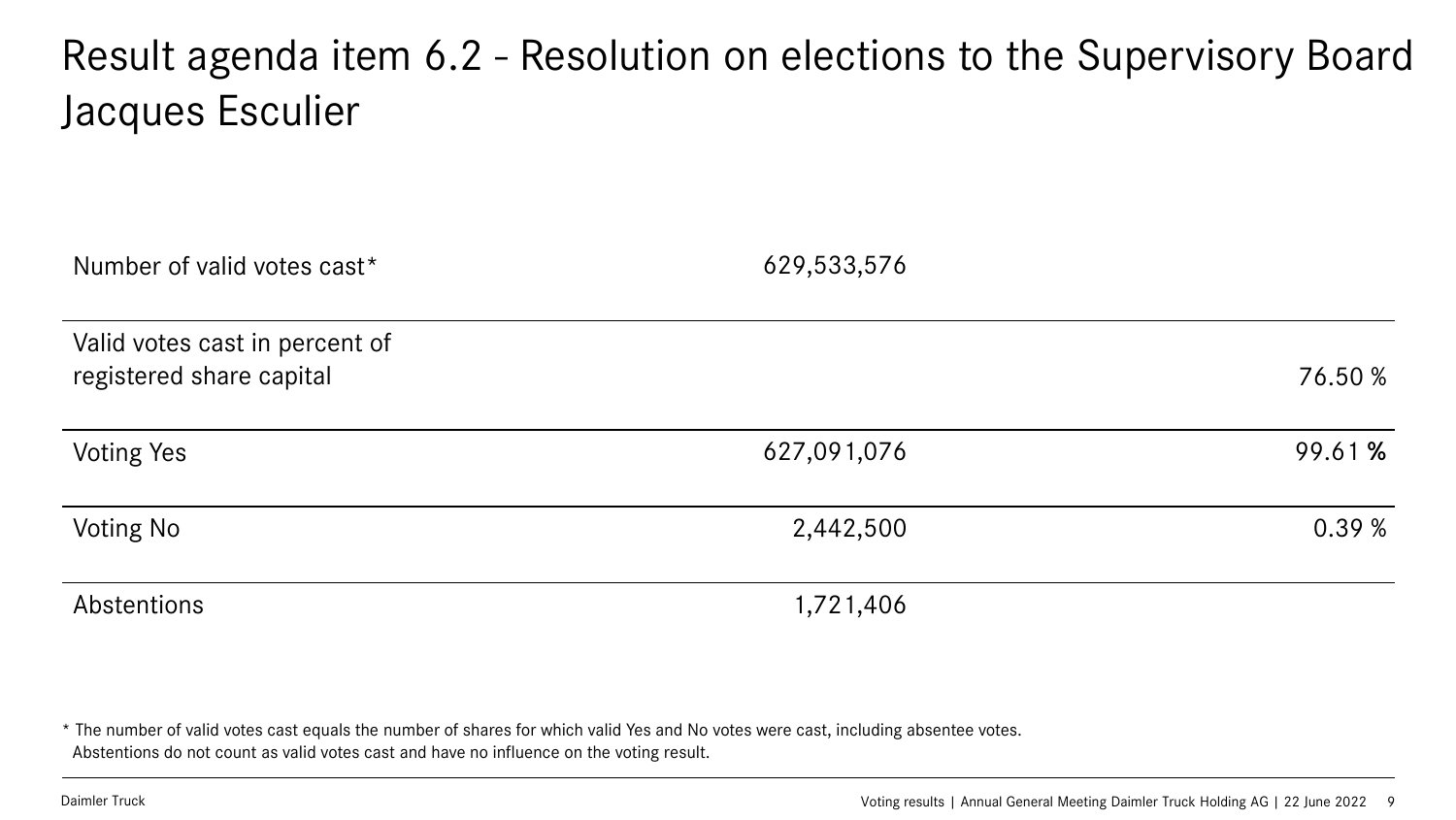#### Result agenda item 6.3 - Resolution on elections to the Supervisory Board Akihiro Eto

| Number of valid votes cast*                                | 629,526,448   |         |
|------------------------------------------------------------|---------------|---------|
| Valid votes cast in percent of<br>registered share capital |               | 76.50 % |
| <b>Voting Yes</b>                                          | 627, 197, 158 | 99.63 % |
| <b>Voting No</b>                                           | 2,329,290     | 0.37%   |
| Abstentions                                                | 1,728,309     |         |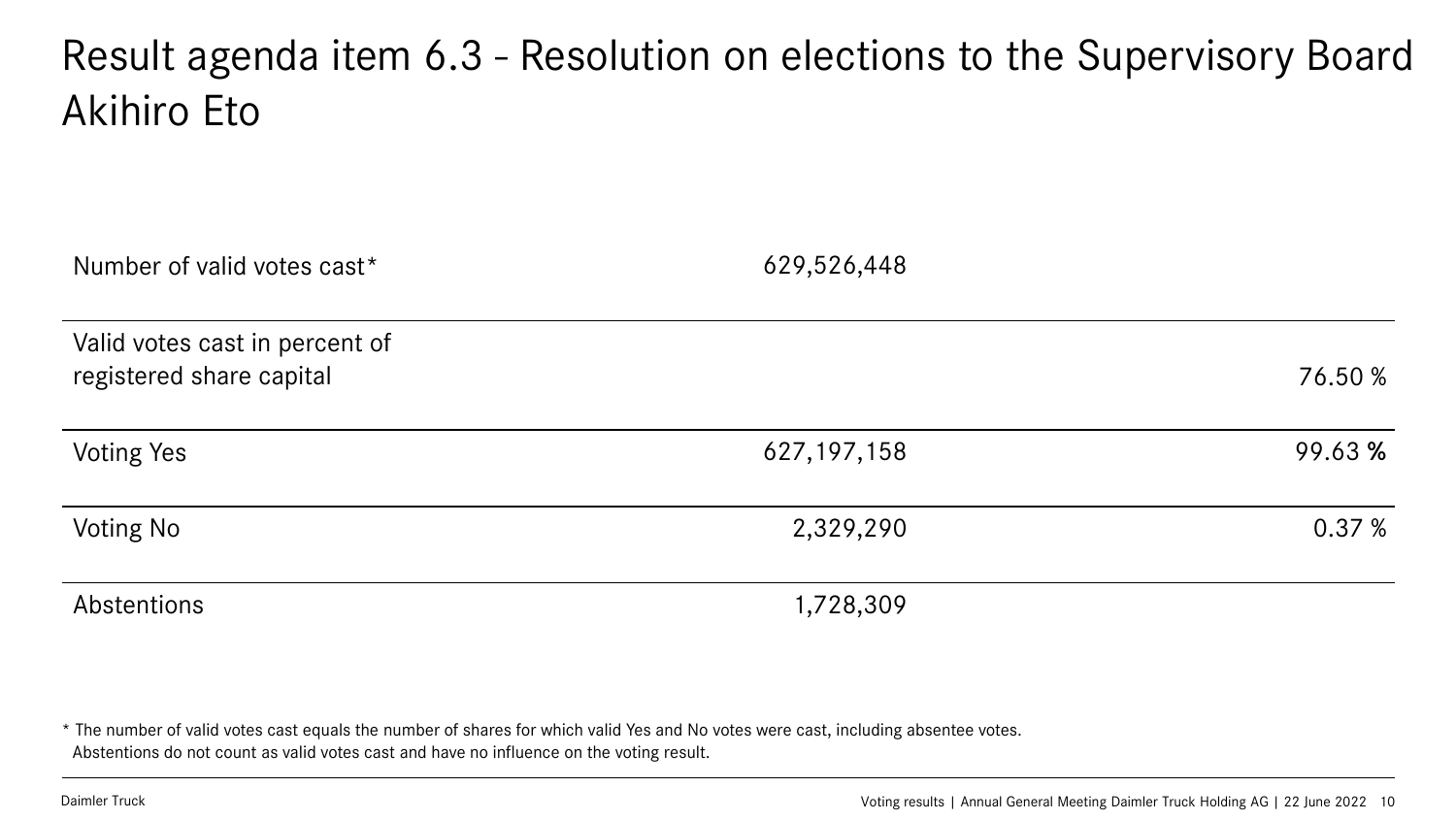#### Result agenda item 6.4 - Resolution on elections to the Supervisory Board Laura Ipsen

| Number of valid votes cast*                                | 629,580,113 |         |
|------------------------------------------------------------|-------------|---------|
| Valid votes cast in percent of<br>registered share capital |             | 76.50 % |
| <b>Voting Yes</b>                                          | 627,286,392 | 99.64 % |
| <b>Voting No</b>                                           | 2,293,721   | 0.36%   |
| Abstentions                                                | 1,675,312   |         |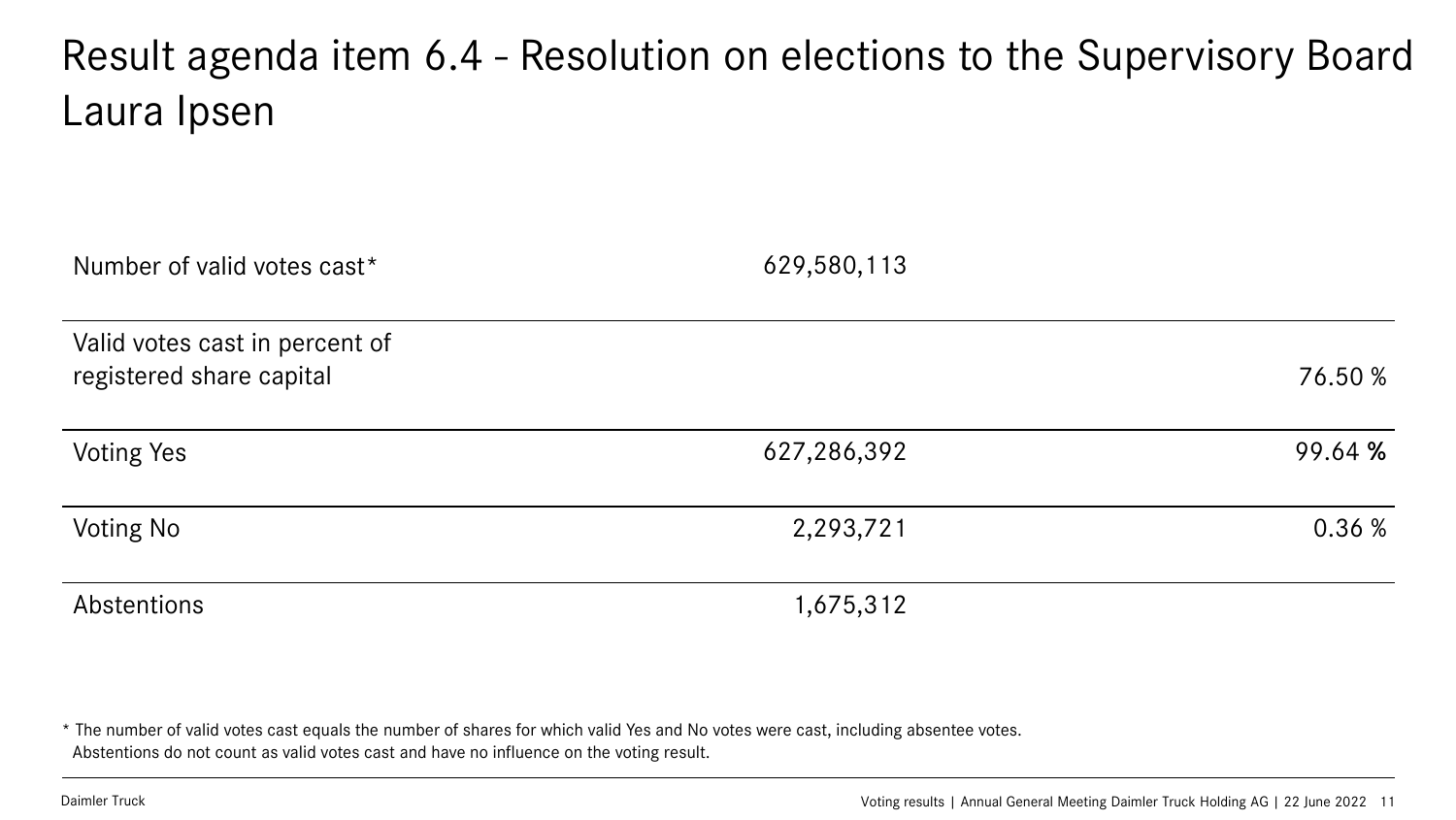#### Result agenda item 6.5 - Resolution on elections to the Supervisory Board Renata Jungo Brüngger

| Number of valid votes cast*                                | 630,409,261 |         |
|------------------------------------------------------------|-------------|---------|
| Valid votes cast in percent of<br>registered share capital |             | 76.60 % |
| <b>Voting Yes</b>                                          | 595,070,968 | 94.39 % |
| <b>Voting No</b>                                           | 35,338,293  | 5.61%   |
| Abstentions                                                | 846,221     |         |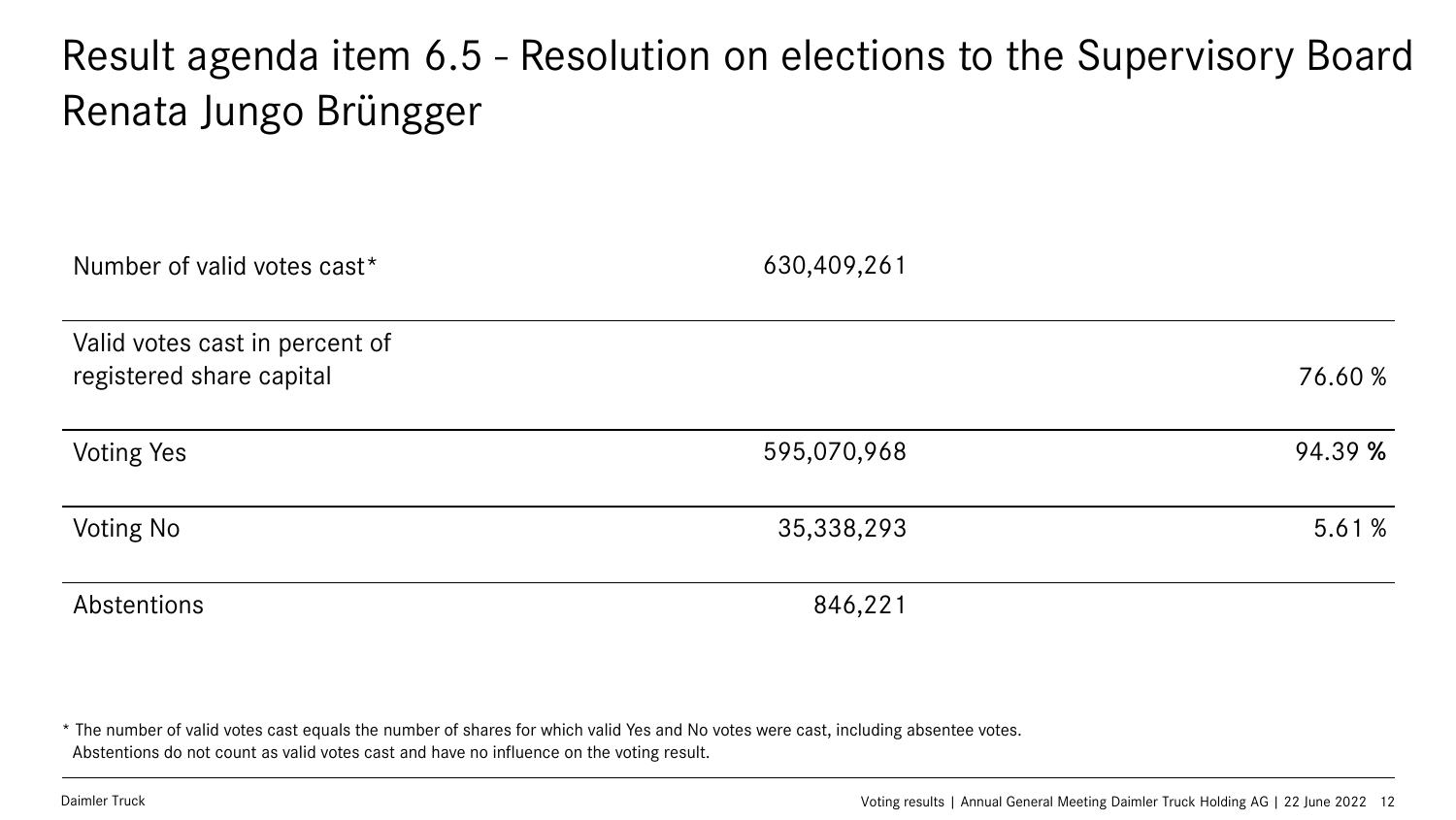#### Result agenda item 6.6 - Resolution on elections to the Supervisory Board Joe Kaeser

| Number of valid votes cast*                                | 630,471,151 |         |
|------------------------------------------------------------|-------------|---------|
| Valid votes cast in percent of<br>registered share capital |             | 76.61%  |
| <b>Voting Yes</b>                                          | 623,265,292 | 98.86 % |
| Voting No                                                  | 7,205,859   | 1.14%   |
| Abstentions                                                | 783,424     |         |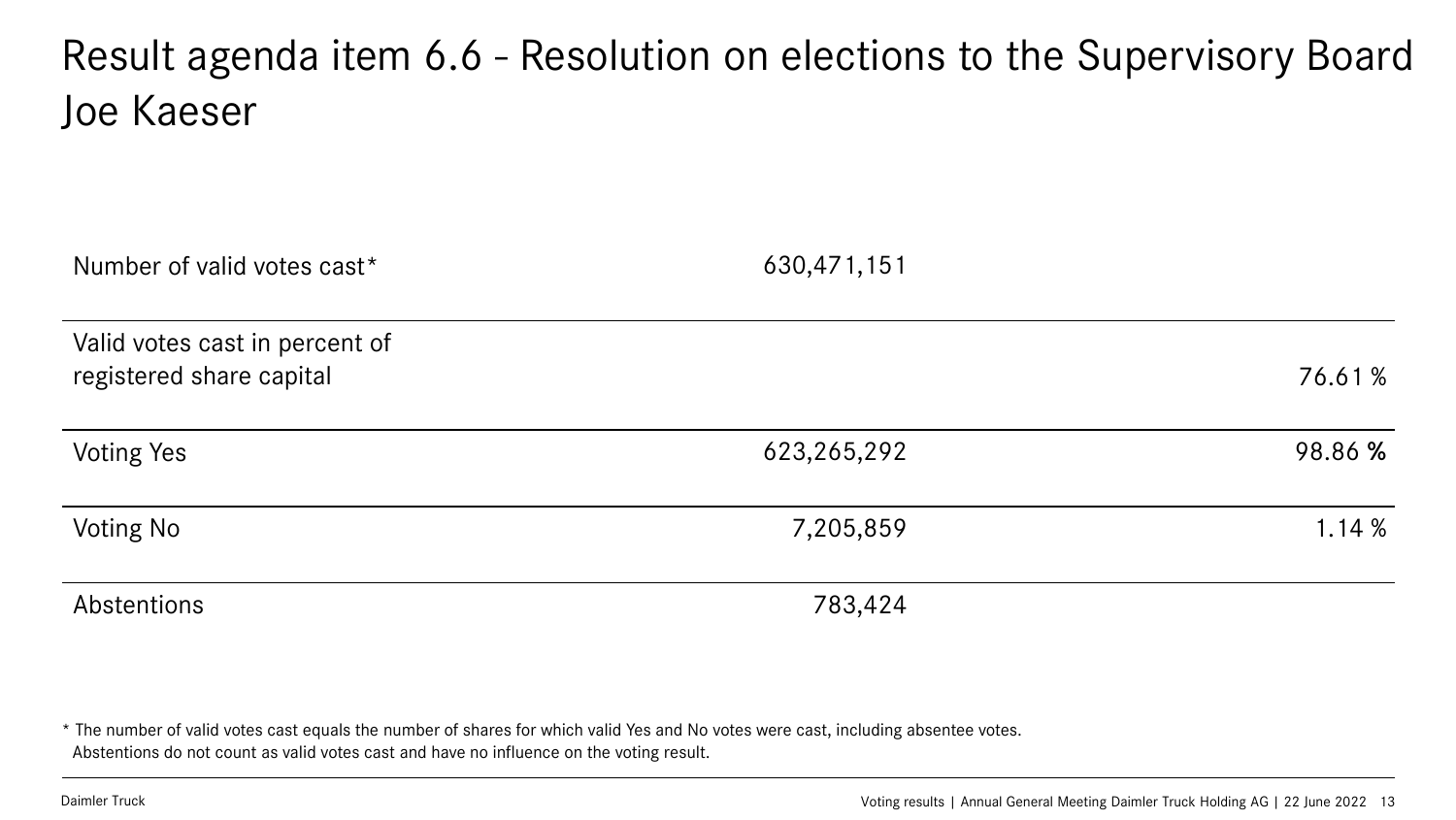#### Result agenda item 6.7 - Resolution on elections to the Supervisory Board John Krafcik

| Number of valid votes cast*                                | 382,592,765 ** |         |
|------------------------------------------------------------|----------------|---------|
| Valid votes cast in percent of<br>registered share capital |                | 46.49 % |
| <b>Voting Yes</b>                                          | 381,529,588    | 99.72 % |
| <b>Voting No</b>                                           | 1,063,177      | 0.28 %  |
| Abstentions                                                | 1,729,298      |         |

\* The number of valid votes cast equals the number of shares for which valid Yes and No votes were cast, including absentee votes. Abstentions not count as valid votes cast and have no influence on the voting result.

\*\* Explanation with regards to the significant lower number of valid votes cast: Mercedes-Benz Group AG and Daimler Verwaltungsgesellschaft für Grundbesitz mbH have not cast any votes for the election of this supervisory board member according to their obligations under the deconsolidation agreement dated August 6, 2021 (cf. also explanation given under Agenda Item 6 of the convocation document).

Daimler Truck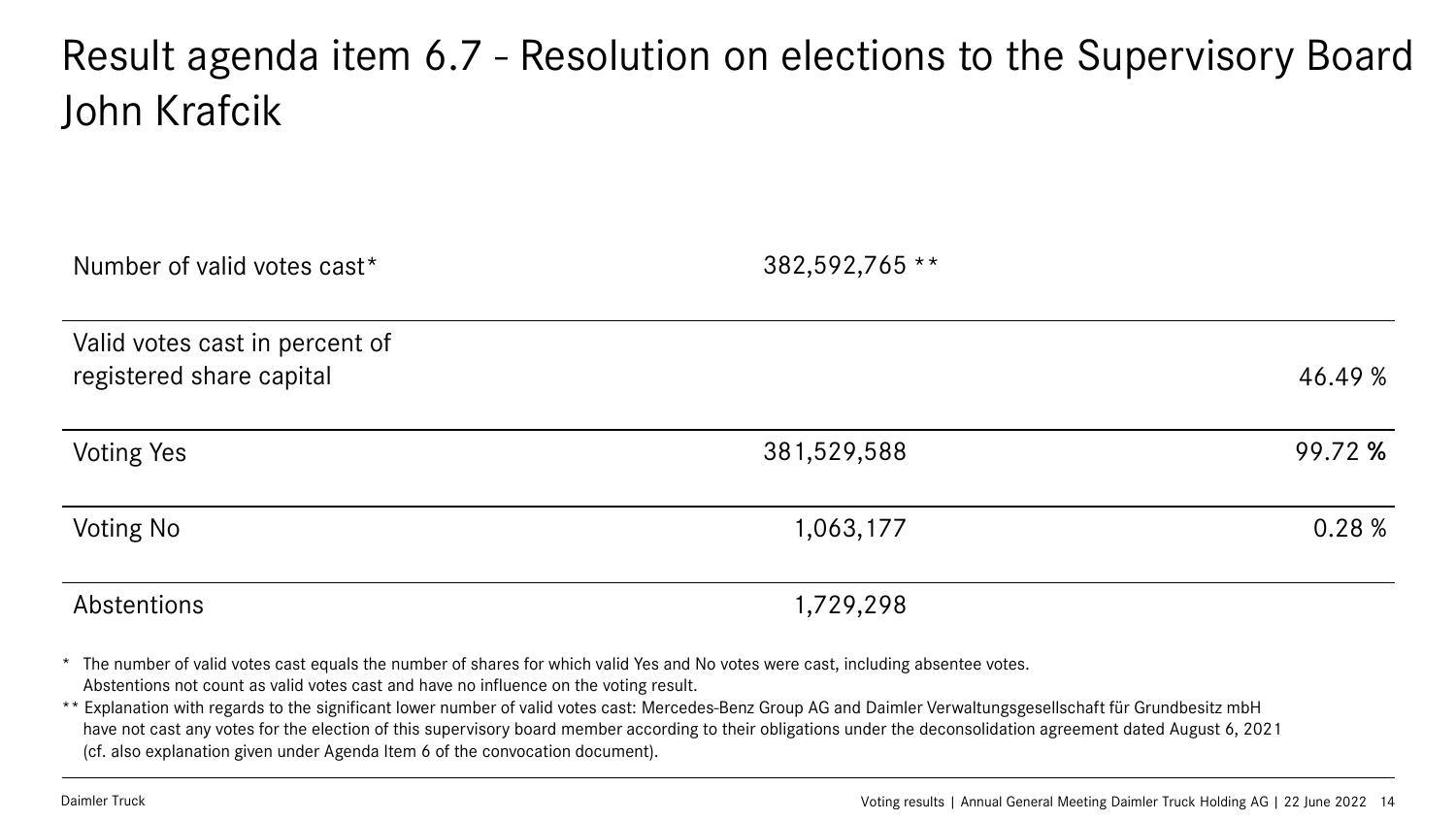#### Result agenda item 6.8 - Resolution on elections to the Supervisory Board Prof Dr hc Martin H. Richenhagen

| Number of valid votes cast*                                | 629,603,591 |         |
|------------------------------------------------------------|-------------|---------|
| Valid votes cast in percent of<br>registered share capital |             | 76.51%  |
| <b>Voting Yes</b>                                          | 577,342,862 | 91.70 % |
| <b>Voting No</b>                                           | 52,260,729  | 8.30 %  |
| Abstentions                                                | 1,651,042   |         |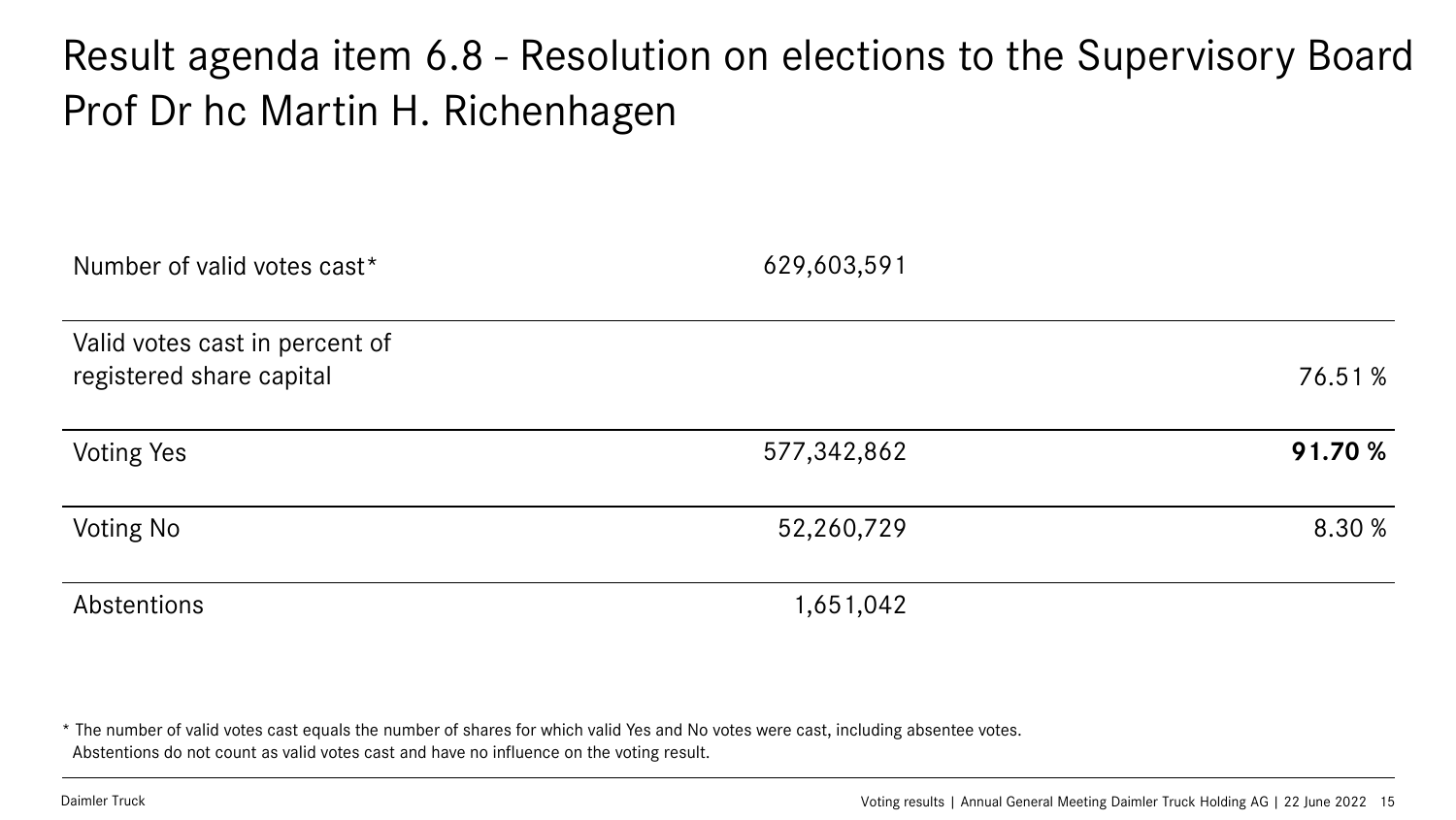#### Result agenda item 6.9 - Resolution on elections to the Supervisory Board Marie Wieck

| Number of valid votes cast*                                | 382,638,720 ** |         |
|------------------------------------------------------------|----------------|---------|
| Valid votes cast in percent of<br>registered share capital |                | 46.50 % |
| <b>Voting Yes</b>                                          | 375, 347, 719  | 98.09 % |
| <b>Voting No</b>                                           | 7,291,001      | 1.91%   |
| Abstentions                                                | 1,683,184      |         |

\* The number of valid votes cast equals the number of shares for which valid Yes and No votes were cast, including absentee votes. Abstentions not count as valid votes cast and have no influence on the voting result.

\*\* Explanation with regards to the significant lower number of valid votes cast: Mercedes-Benz Group AG and Daimler Verwaltungsgesellschaft für Grundbesitz mbH have not cast any votes for the election of this supervisory board member according to their obligations under the deconsolidation agreement dated August 6, 2021 (cf. also explanation given under Agenda Item 6 of the convocation document).

Daimler Truck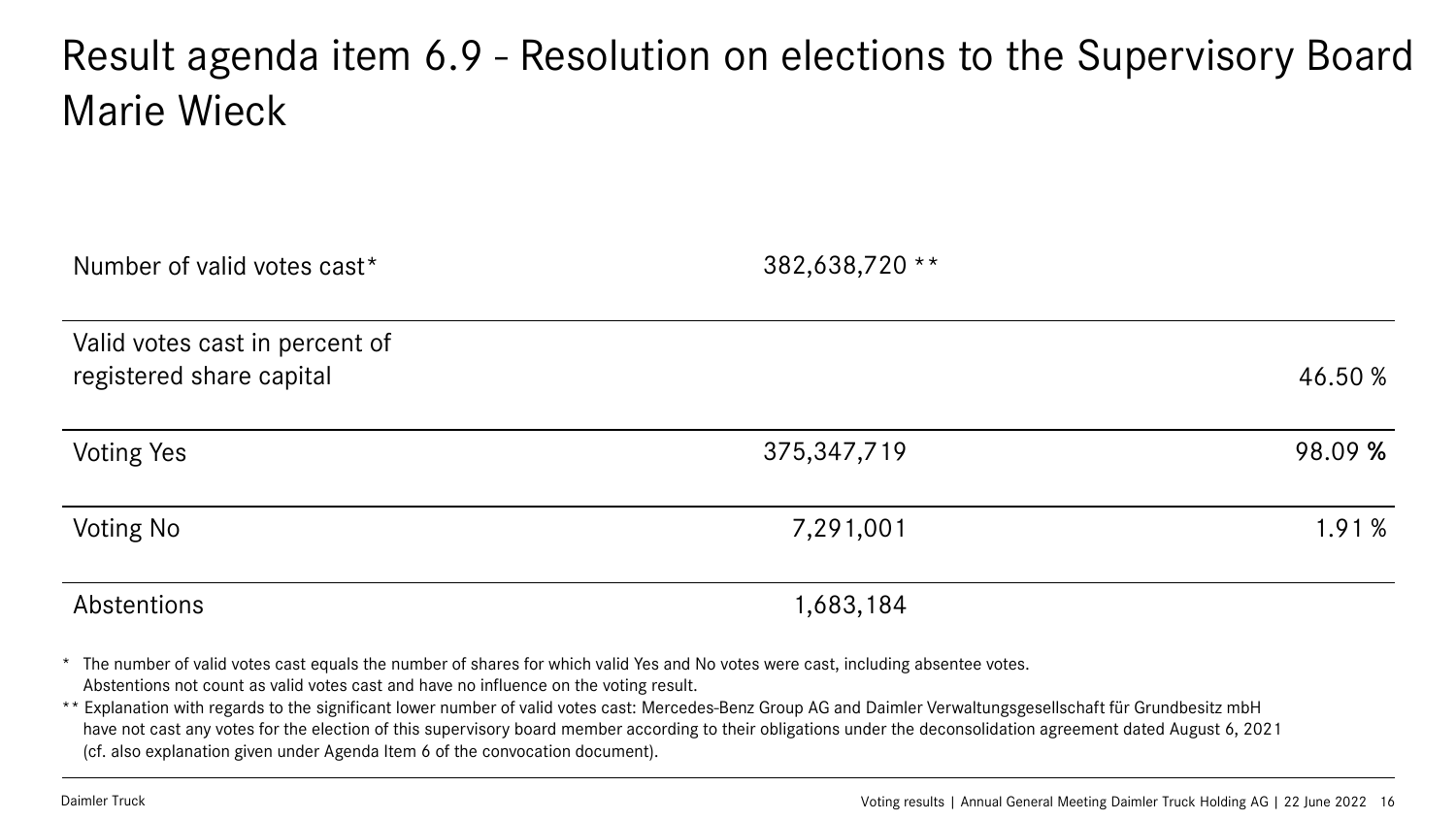#### Result agenda item 6.10 - Resolution on elections to the Supervisory Board Harald Wilhelm

| Number of valid votes cast*                                | 630,414,502 |         |
|------------------------------------------------------------|-------------|---------|
| Valid votes cast in percent of<br>registered share capital |             | 76.60 % |
| <b>Voting Yes</b>                                          | 584,433,594 | 92.71 % |
| <b>Voting No</b>                                           | 45,980,908  | 7.29 %  |
| Abstentions                                                | 840,652     |         |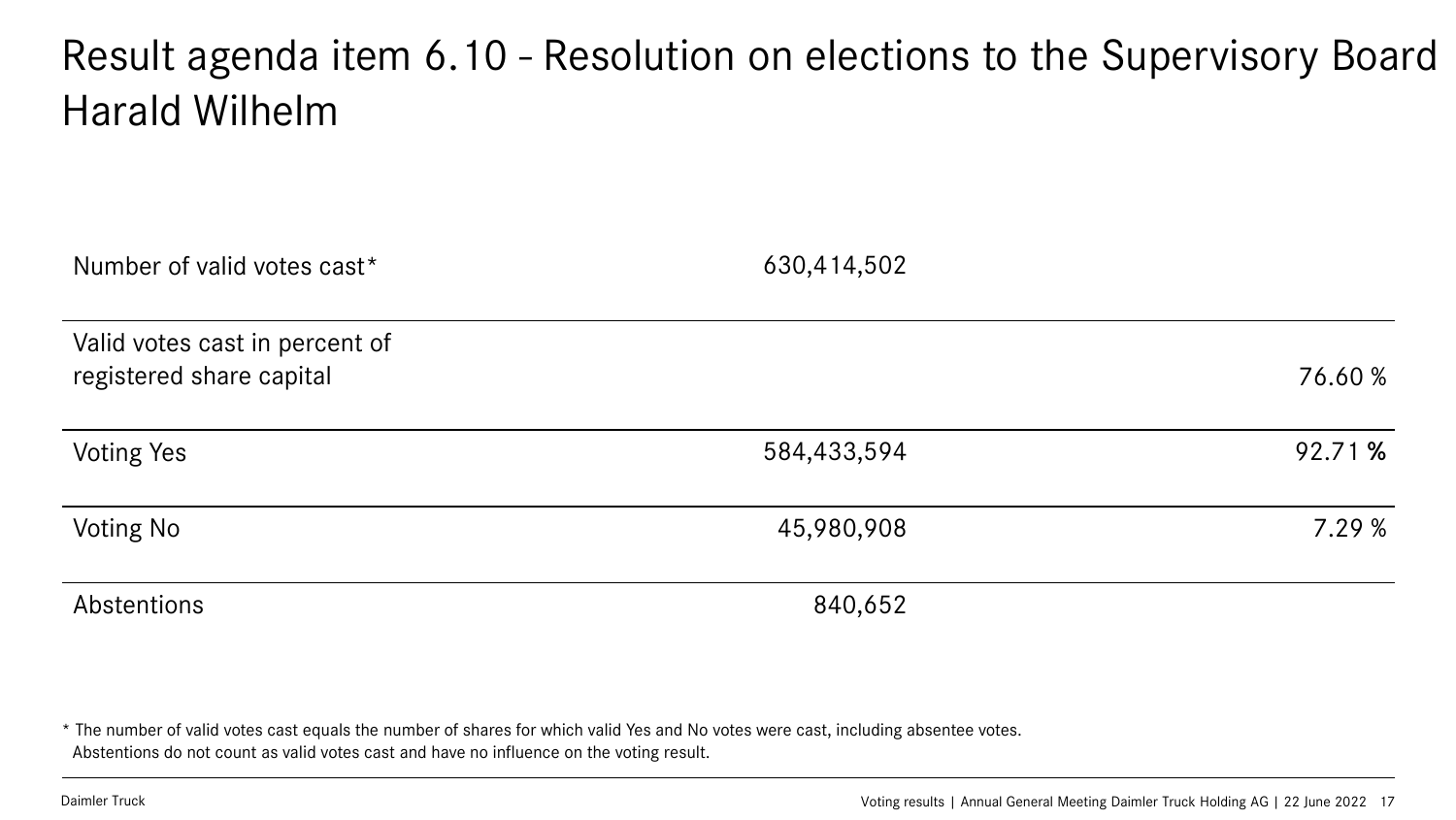#### Result agenda item 7 - Resolution on the Supervisory Board Members' Remuneration

| Number of valid votes cast*                                | 630,313,420 |         |
|------------------------------------------------------------|-------------|---------|
| Valid votes cast in percent of<br>registered share capital |             | 76.59 % |
| <b>Voting Yes</b>                                          | 629,326,581 | 99.84 % |
| <b>Voting No</b>                                           | 986,839     | 0.16%   |
| Abstentions                                                | 936,378     |         |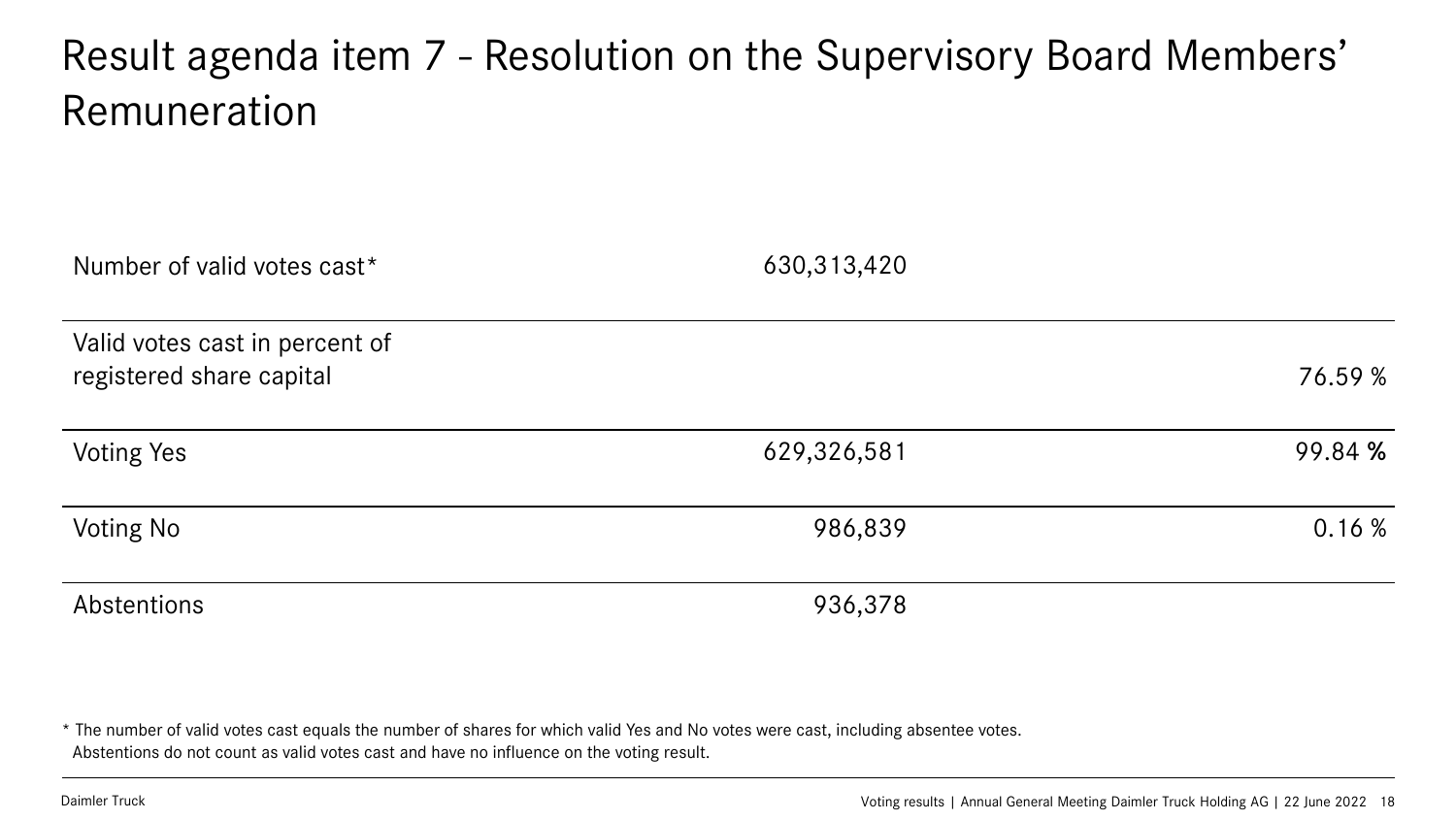#### Result agenda item 8 - Resolution on the approval of the remuneration system for the members of the Board of Management

| Number of valid votes cast*                                | 629,952,466 |         |
|------------------------------------------------------------|-------------|---------|
| Valid votes cast in percent of<br>registered share capital |             | 76.55 % |
| <b>Voting Yes</b>                                          | 606,001,711 | 96.20 % |
| Voting No                                                  | 23,950,755  | 3.80 %  |
| Abstentions                                                | 1,299,653   |         |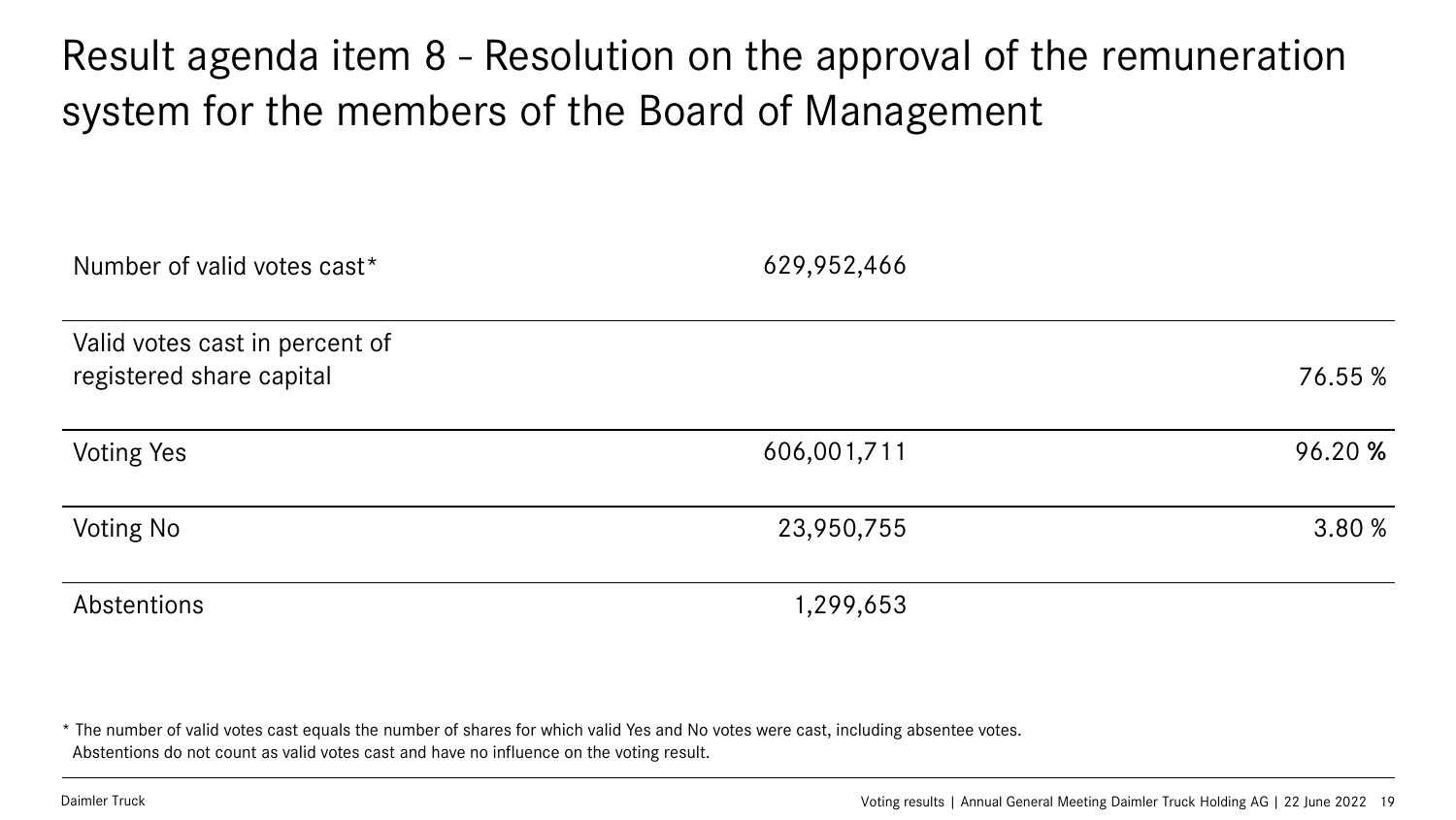Result agenda item 9 - Resolution on the approval of the remuneration report for the 2021 financial year prepared and audited in accordance with Section 162 of the German Stock Corporation Act (Aktiengesetz)

| Number of valid votes cast*                                | 628, 107, 970 |         |
|------------------------------------------------------------|---------------|---------|
| Valid votes cast in percent of<br>registered share capital |               | 76.32 % |
| <b>Voting Yes</b>                                          | 616,019,889   | 98.08 % |
| Voting No                                                  | 12,088,081    | 1.92 %  |
| Abstentions                                                | 3, 145, 104   |         |